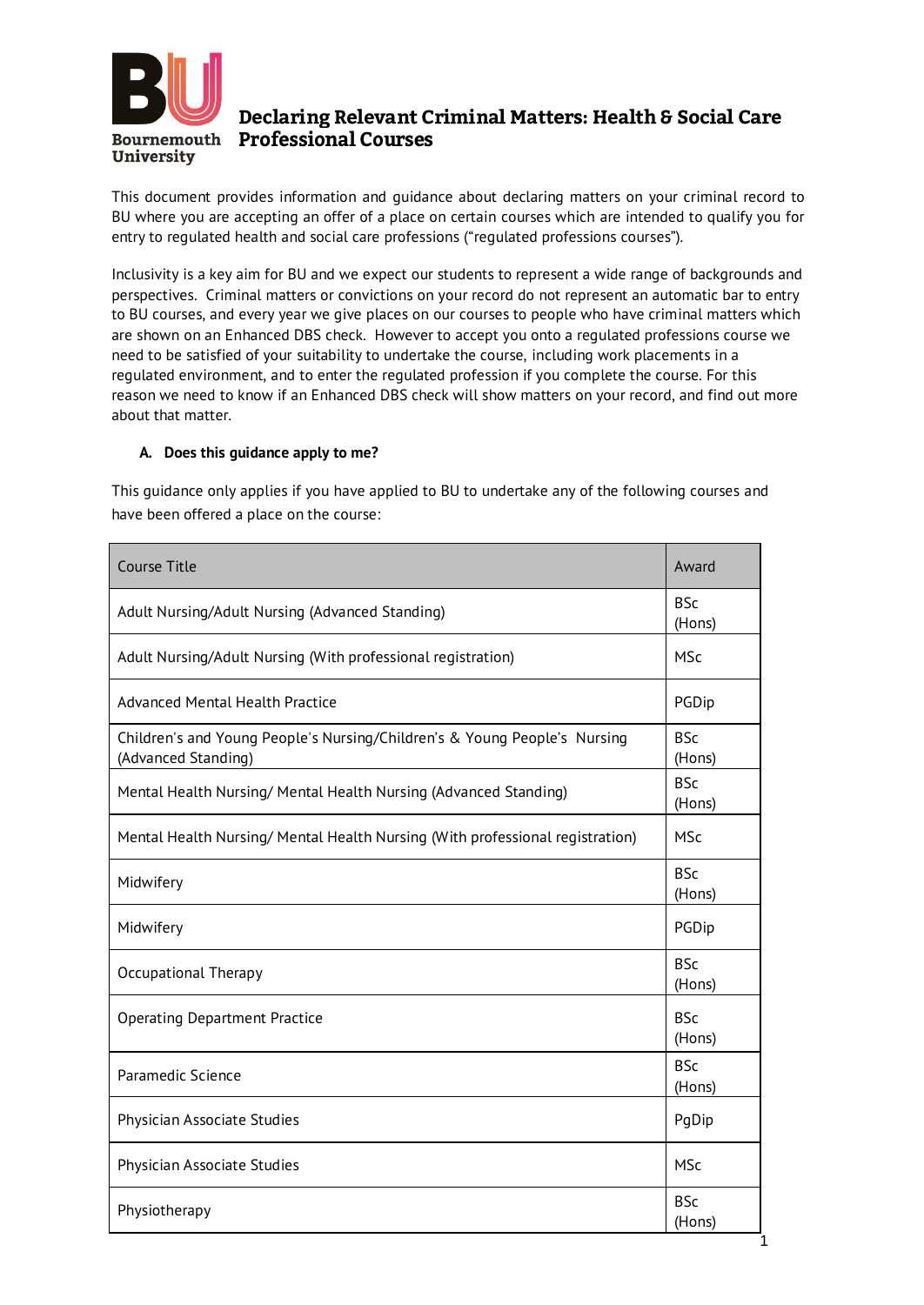| Social Care                         | MA                   |
|-------------------------------------|----------------------|
| Social Work                         | BA (Hons)            |
| Social Work                         | MA                   |
| Social Work (Children and Families) | PGDip                |
| Sports Therapy                      | <b>BSc</b><br>(Hons) |

## **B. What do I need to do?**

If BU has offered you a place on one of these courses, we now need to ask you to make a declaration of relevant criminal matters. If you declare a matter of the type set out below, you will also need to provide further information about it for the purposes explained in this guidance.

You need to declare **any criminal conviction**, **caution, reprimand or warning which would be included on (and not filtered from) an Enhanced UK Disclosure and Barring Service Certificate** if they were imposed within the UK**.** This includes:

- unspent convictions;
- convictions which would normally be "spent" under the UK Rehabilitation of Offenders Act 1974 (or any equivalent law from a country outside the UK);
- any spent or unspent caution, reprimand or warning which is recorded on the Police National Computer (i.e. which relates to an offence for which a sentence of imprisonment could have been imposed or which is specified in the Schedule to the National Police Records (Recordable Offences) Regulations 2000).

You do not need to declare any matters in these categories which would be "filtered" from the UK **Disclosure and Barring Service conviction checks.** Further guidance on which matters would be filtered can be found here (external link): [http://hub.unlock.org.uk/knowledgebase/filtering-](http://hub.unlock.org.uk/knowledgebase/filtering-cautions-convictions/) [cautions](http://hub.unlock.org.uk/knowledgebase/filtering-cautions-convictions/)[convictions/](http://hub.unlock.org.uk/knowledgebase/filtering-cautions-convictions/)

"Reprimand or warning" means a reprimand or warning given to a youth offender under section 65 of the Crime and Disorder Act 1998. Caution includes a conditional caution and a youth caution.

If you are from the UK but uncertain as to whether a matter would be disclosed on an Enhanced DBS Certificate, you can find this out by making a "subject access request" under the data protection legislation to your local police force.

You should declare any conviction, caution, warning or reprimand issued in a country outside the UK which is equivalent to the matters listed above.

If you applied to us through UCAS you will already have been asked to declare relevant convictions and other criminal matters on the UCAS form. If you are applying to BU directly, you will be asked to tick the relevant box on our application form to confirm whether or not you have a relevant criminal matter to declare.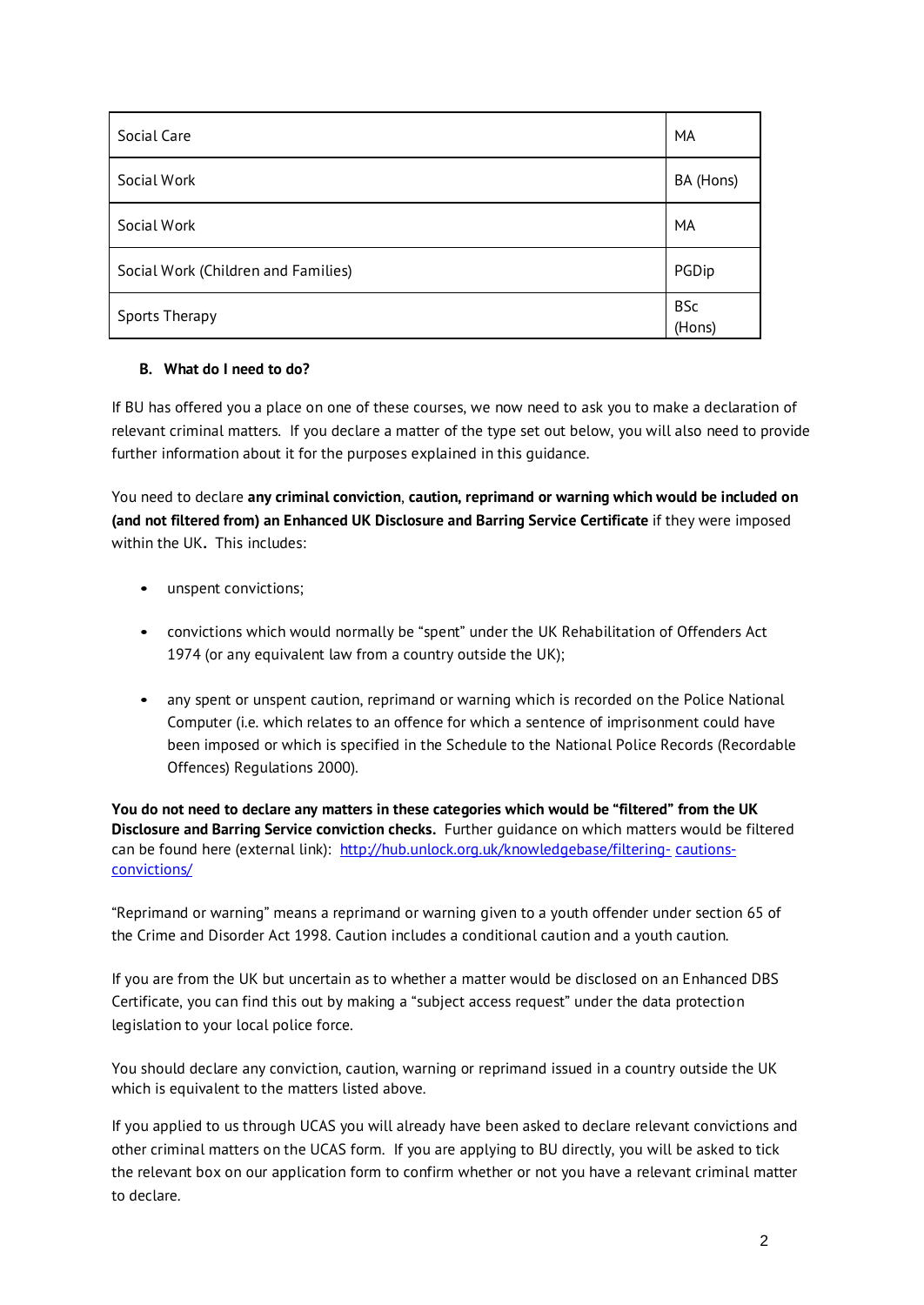#### **C. Why do we ask for this information?**

Declaring a criminal matter:

- Does not affect our assessment of your ability to meet academic requirements for admission to our courses: we take our decision on this, and offer you a place, before we ask for any information about criminal matters;
- Is not usually an automatic bar to you joining the course, i.e. declaring a relevant criminal matter does not necessarily mean that BU will withdraw its offer of a place.

Inclusivity is a key aim for BU and we expect our students to represent a wide range of backgrounds and perspectives. Every year we give places on our courses to people who have criminal matters which are shown on an Enhanced DBS check. However we have to ask for information about criminal matters for the following reasons:

(a) **To determine your suitability to work in the professional environment**. We need to decide whether you would be able to undertake mandatory work placements as part of your course. These take place within the regulated professional environment and bring students into contact with vulnerable people. In order to confirm our offer of a place on one of these courses, BU must be satisfied that you are a suitable person to undertake the work placement activities. BU's assessment of suitability is relied on by the organisations in which the placements take place and the relevant professional bodies. If we determine that you cannot undertake required work placements then we cannot confirm your place on the course, as the placements are a mandatory requirement of these courses i.e. you will not be able to complete and pass the course without completing the placements. The matters we ask you to declare *may* affect your suitability to work in the regulated environment, but this will depend on a number of factors, including the nature of the matter declared, when it occurred and the progress of your life since then.

Because of the purpose for which we ask questions about criminal matters, we consider that the questions we ask are exempt from the Rehabilitation of Offenders Act 1974. This is why we ask about convictions and other matters which are spent.

All students on these courses are required to complete an Enhanced DBS criminal records check at a later stage before starting the course. However we consider it necessary for you to share information about criminal matters at this earlier stage so that we have time to collect and fully assess the relevant information before you make significant commitments in respect of your studies or associated matters on the basis of our initial offer of a place. When considering suitability for the course and profession it is also important for us to know whether you are prepared to acknowledge the matters on your record and engage with the risk assessment process.

(b) **To identify, assess and manage any potential risks a criminal conviction may create for others in the university environment.** A university is a diverse environment, which brings people into contact with each other in a wide variety of ways. The university community includes students who are under the age of 18 (for whom we have particular safeguarding duties) and other people who have particular vulnerabilities which we need to consider.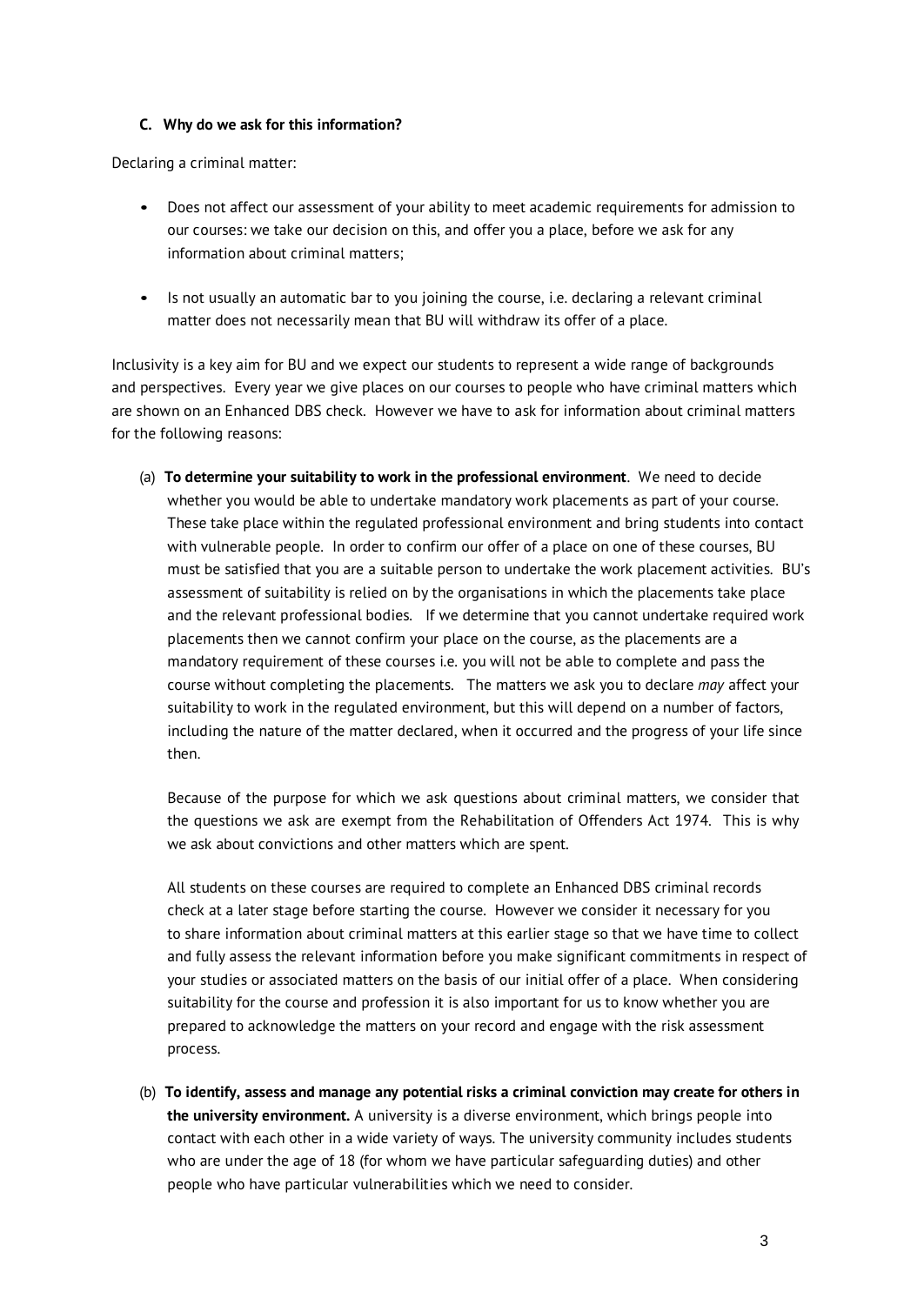Therefore we ask any person accepting an offer of a place at BU (not just applicants to health and social care professional courses) to declare certain categories of unspent criminal convictions. This enables us to carry out appropriate risk assessments with regard to the University and its community.

If the matter you have declared is an unspent criminal conviction which is relevant for these purposes, we will carry out this risk assessment to determine whether, if you attend BU to undertake the course for which you have applied, your conviction creates any risks to you or others in the University environment, and whether/how these risks can be managed so that everyone is appropriately safeguarded. This will include considering any risks arising if you live in University accommodation. You will be given the chance to comment during this assessment.

Following this risk assessment we may decide that your offer to study at BU is subject to one or more restrictions or extra requirements with regard to your interaction with the university community at BU. If this is the case, you will be able to decide whether you want to accept our offer on this basis.

## **D. If I declare a relevant criminal matter, what will happen next?**

If you declare a criminal matter to us when accepting an offer we will then ask you to complete an Enhanced criminal records check with the UK Disclosure & Barring Service (DBS), so that we can confirm what you have declared (sometimes we find that people declare matters which in fact do not appear on an Enhanced DBS check, in which case we do not need to consider the matter further). After that, we will ask you to provide some more information about the matter(s) on your record, using a standard form, and will ask you to identify any third parties who may be able to provide relevant information about the matters and your current suitability for the course/profession.

This will enable us to carry out the suitability and risk assessments described in C. above, in line with the following processes:

- The information you provide will be used by our Admissions Team to make an initial risk assessment;
- If the initial risk assessment produces a low risk rating, your offer of a place will be confirmed and the matters on your record will not be further considered by BU;
- If the initial risk assessment produces a medium or high risk rating, the information we have collected about you and the matter(s) on your record will be anonymised and passed to our Disclosure Panel for consideration. They will decide whether you are suitable for the course, i.e. whether your offer can be confirmed.
- If it is decided that you are suitable to undertake the course for which you have applied, and if the matter you have declared under this guidance is in the category of convictions which all those accepting offers from BU are required to declare, we will also assess whether your conviction creates any risks within the University environment and how these might be managed